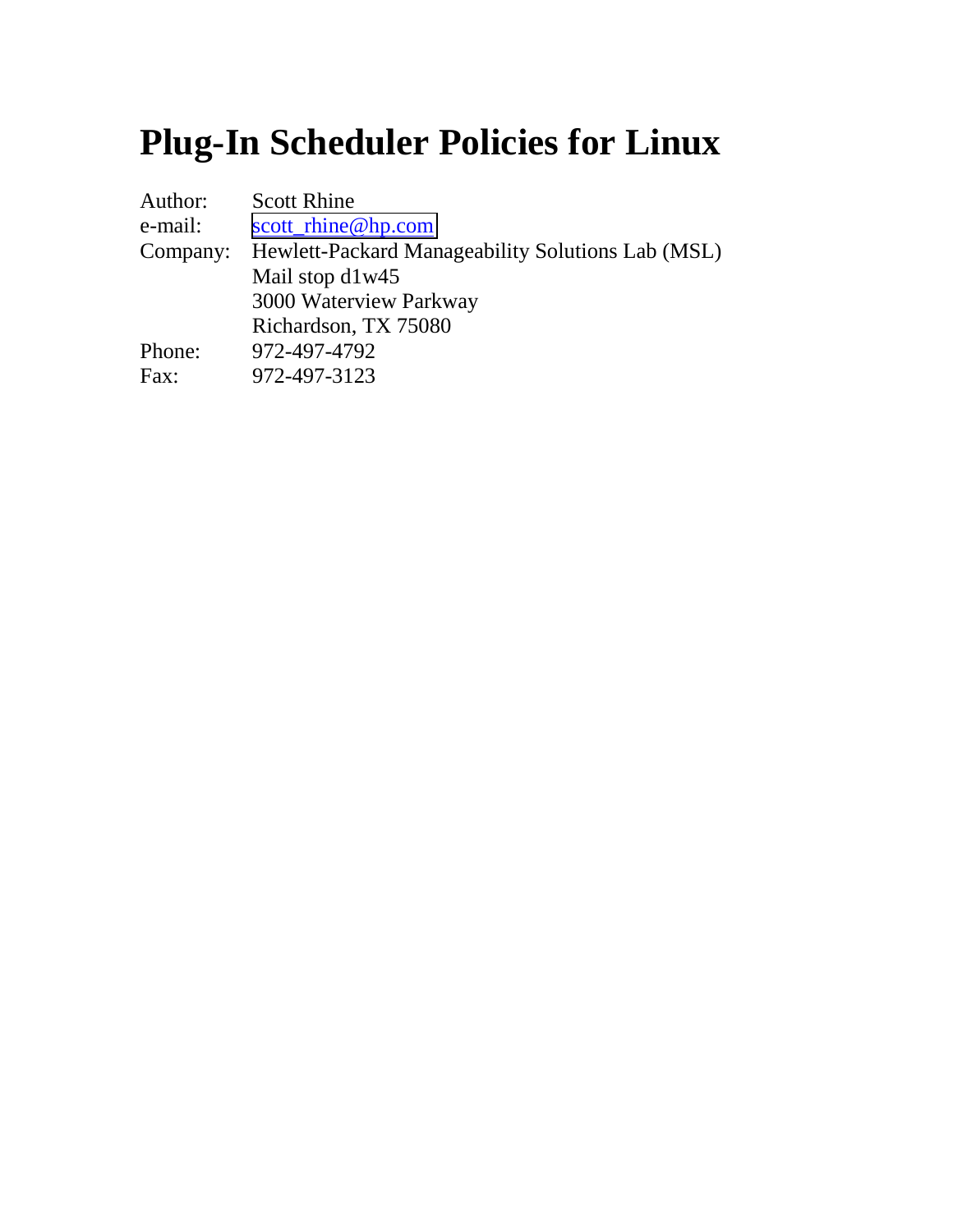# **1. Introduction**

Loadable kernel modules are commonly used in Linux for a variety of purposes [1,2]. Often, these modules are invoked as drivers for specific devices that may not be common to all Linux systems. Modules may be installed as needed while a system is running, without the need for a reboot. With the installation of a new patch [3] the kernel CPU scheduler may be treated like a software device, allowing the system administrator to change the scheduling policy to meet business objectives.

In section 2, instructions are given for system administrators who wish to take advantage of alternate scheduling policies. Examples of two policies are offered to clarify the concept and to give an idea of what can be done with the open framework provided. In section 3, the framework itself is analyzed to provide a better understanding of the mechanisms involved. Finally, section 4 offers helpful hints for kernel hackers wishing to implement a customized scheduler.

As a matter of formatting, C code, commands, file names, and function names will appear in the Courier New font.

# **2. System Administration**

## **2.1 Why Plug-In Scheduler Policies?**

The default Linux scheduler is a general-purpose algorithm that performs very well for a wide range of work loads and benchmarks [4]. However, there are times when another scheduler might be advantageous to manage a specific workload with different job selection preferences, CPU distributions, expected latencies, business priorities, or other performance considerations. For example, take a machine with a mixed load of raytracers, compiles, and animations attempting to display. If the other (non-animation) consumers take up too much CPU time, the animations will appear slow and bursty. An alternate policy could smooth the animation behavior and give the application more priority. This same technique could be used to provide essential resource minimums for video streaming, databases, on-line shopping transactions, nightly back-ups, or any other set of mission-critical applications or users. These mechanisms could also be employed to help limit consumption by greedy applications or denial of service attacks.

Essentially, any scheduler feature available on other operating systems may now be ported more easily to Linux: Processor/CPU Sets, batch queuing, gang thread scheduling, Job Objects, and Fair Share scheduling just to name a few. A few of these methods of making multi-CPU machines more manageable have already been implemented.

## **2.2 The Test Drive**

The best way to demonstrate the usefulness and effectiveness of this feature is to see it first hand. How can a system administrator try this capability out? For Linux versions 2.2.14.50, 2.2.16, and several flavors of 2.4.0, a patch and utilities are available for download [3]. Follow the instructions for building and configuring a kernel with the new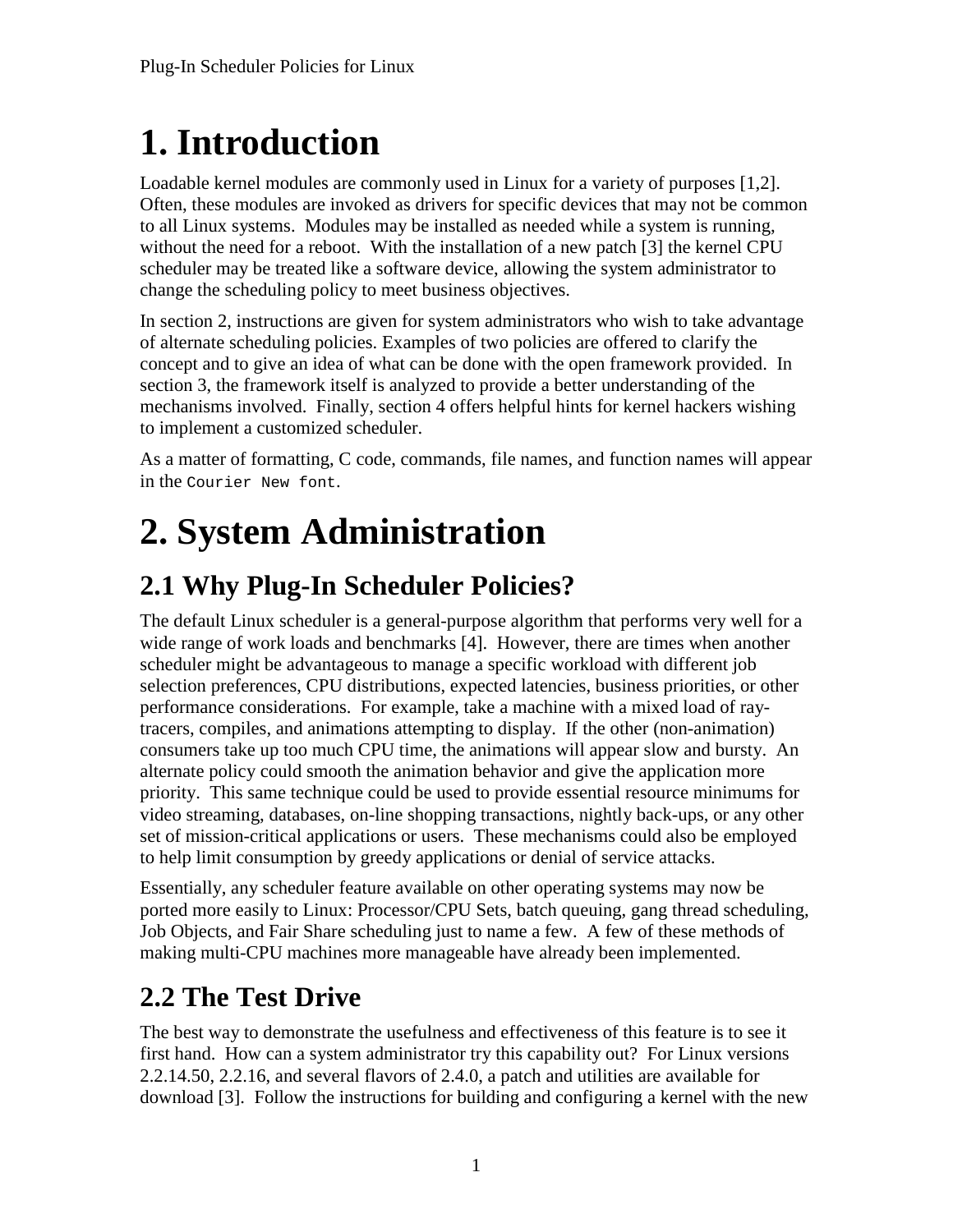feature enabled. The changes made are relatively minor and have been submitted to the main OS tree as part of the HP IA64 project. However, there is no guarantee of when they might become part of a standard Linux release.

One of the last steps in the patch procedure is to create the new /dev/sched device via the mknod command. Once the new kernel is running, any read of the device will display the scheduling policy currently being enforced.

```
# cat /dev/sched
scheduler : linux
```
At the lowest level, modifications to a particular scheduling policy such as Processor Sets may be made via ioctl calls to this device; however, utility (psrset, psetps) and library (libpset.so) interfaces are provided for usability.

The best demonstration for load behavior is a visual one. Several interesting graphical programs are available free of charge as part of the OpenGL graphics library [5]. The bouncing ball program called bounce is a particular favorite. To build the package, type:

# make linux

Start up one or several of these animations, up to one per CPU. Get a feel for how fast they are displaying. The OpenGL programs often print rates of frames per second for those who prefer numeric results. Note that displays will tend to be more responsive on a system console than over the network.

Choose a good artificial load generator. Two or three consumers per CPU should be sufficient. The simplest CPU consumer is a tight while loop, easily programmable in a wide array of languages. The utilities bundle also has a convenient sched bench program capable of spawning as many consumers as desired (assuming your system tunable parameters permit). Watch as the animation performance degrades.

#### **Constant Time Round Robin Scheduler**

Now the stage is set to experiment. While all this is running, install an alternate scheduler by typing:

# /sbin/insmod const\_sched

Watch the performance improve slightly. Confirm that the new scheduler is really running by typing:

# cat /dev/sched

The Constant Time Round Robin scheduler is the simplest example available, reducing OS overhead. The default scheduler looks over every runnable process and decides which one goes next based on a variety of factors such as tick counters, memory region affinity, threads, scheduling class, and nice levels. Because of this, the more processes it finds on a system, the longer each decision takes. Scaling becomes a problem [6,7,8,9]. By contrast, the Constant Time scheduler treats all jobs the same. When it is time to pick the next runner, it takes the next job on the queue and runs it for a slice. When finished, the job gets placed on the end of the queue, and the next one in line gets its turn. Whether there are thousands of processes, or just one, the overhead remains constant.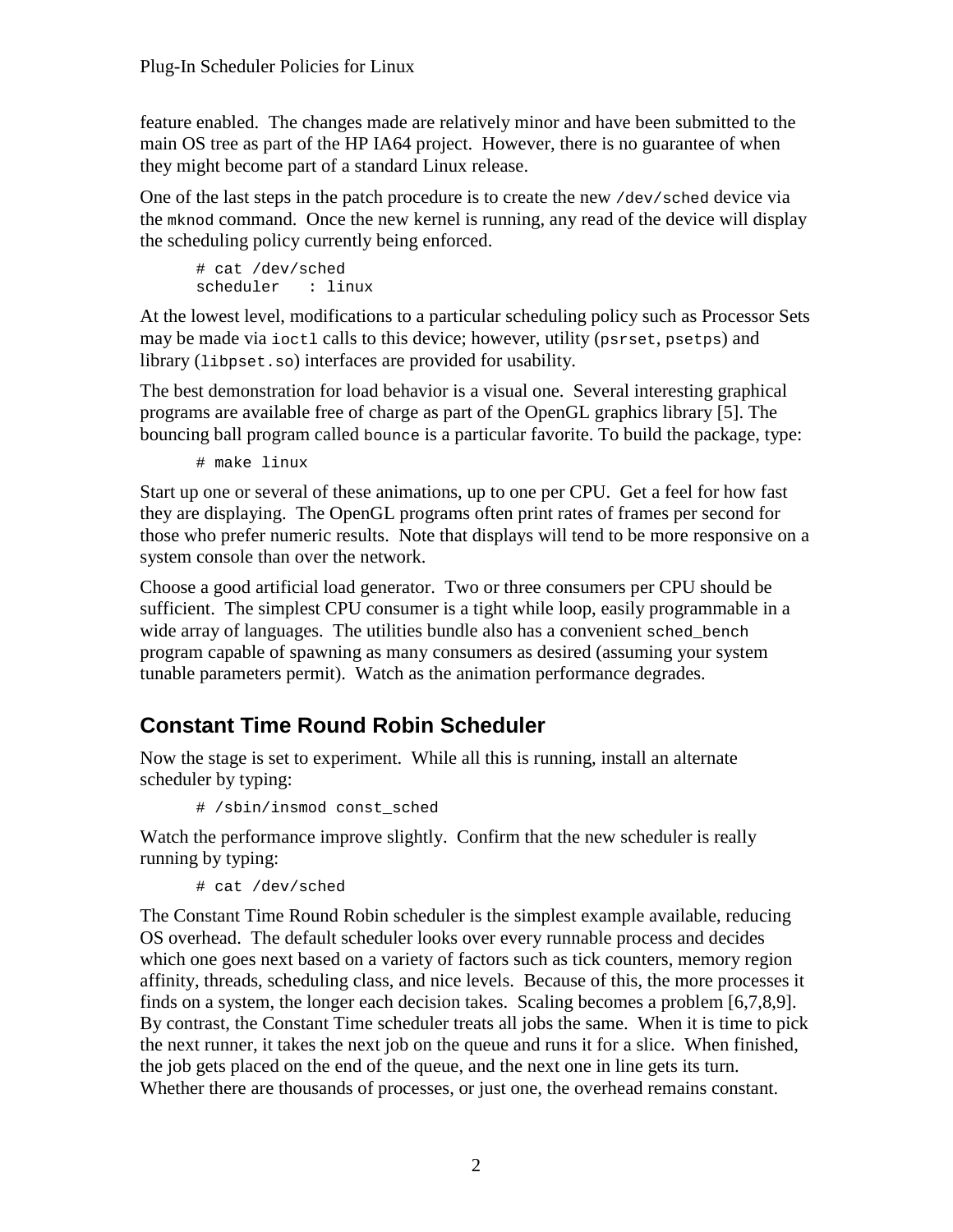This scheduler provides an interesting academic lower bound for complexity while demonstrating the effectiveness of the plug-in scheduler concept.

When satisfied, return to the default scheduler by removing the module:

# /sbin/rmmod const\_sched

The behavior will then return to normal. It's that simple.

#### **Processor Sets**

For a more advanced experiment, install the processor sets module under the same load:

```
# /sbin/insmod pset
```
Nothing will change at first (except the label in /dev/sched), because everything on the system still belongs to the default processor set (0). This may be verified using psetps with any options normally used for the ps command.

Scheduling in each processor set is done independently, and each emulates the default Linux scheduler. Processor sets allow tasks to be associated with a collection of processors rather than running on any available CPU on the machine. Think of a processor set as an isolated virtual partition of the CPUs on a machine. A task or a CPU belongs to exactly one processor set at a time, but may be reassigned by root. The default processor set always exists and may not be destroyed. One CPU must always remain in it for the OS to function properly. Hence, this feature is of little value on a single CPU system.

Take the example of a 4-CPU machine with CPUs numbered 0 through 3. The exact numbering on a particular system can be obtained via  $/$ proc/cpuinfo or through psrset. To re-partition a multi-CPU machine, create a new pset containing CPU 3.

```
# psrset –c 3
```
This should generate processor set number 1. Verify with the following command:

```
# psrset (no args)
PSET ID TYPE CPUS CPULIST
     0 FAILBUSY 3 0, 1, 2<br>1 MOVEDFLT 1 3
           MOVEDFLT 1 3
```
Next, move the load generating spinners into the new processor set based on their process identifiers provided by the ps command.

```
# psrset -b 1 <pid list>
```


**Figure 1: Segregation of CPUs and Jobs into Processor Sets**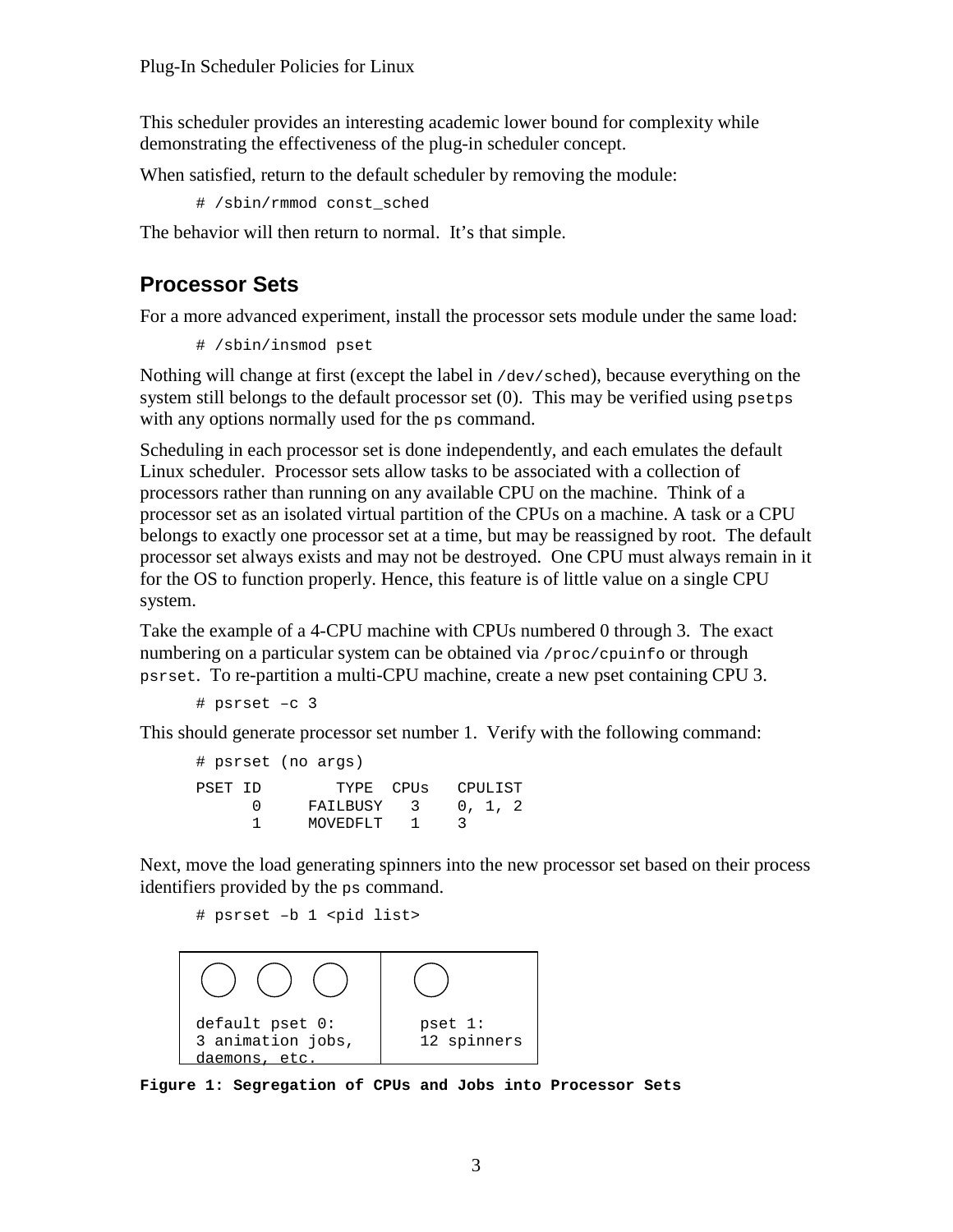When this command has completely, watch the performance of the animation improve dramatically. As far as the animations are concerned, they are running on a dedicated 3- CPU machine, while the spinners fight each other over the remaining one.

Note the difference in CPU accumulation rates visible via ps or

# psetps –ef

Try moving the CPUs around using

# psetps –a PSET\_id CPU\_id

Processor sets with no CPUs can also exist. Such a situation may be due to temporary resource needs elsewhere in the system, or a crude implementation of batch queues. When placed in a processor set that has no CPUs assigned, a task is effectively frozen, making no forward progress until such assignment is made. Local, compute-intensive jobs not requiring immediate turn-around can be placed in such empty processor sets. After hours, when interactive users go home, some of the interactive CPUs can be loaned to the batch job. If the batch jobs do not all complete by morning, they can be re-frozen and the CPUs re-dedicated to interactive support.

While there are still two processor sets, try to remove the module. Notice that the OS will not allow this because the module is busy. In order to cleanly shut down the processor set scheduler, first destroy all active sets, and then remove the module as normal.

```
# psrset –d all
# /sbin/rmmod pset
```
More details are available from the man pages provided with the utilities bundle [3]. More plug-in schedulers will be posted to the web site as they become available.

Lastly, now that the default scheduler has been reinstated, the demonstration programs may be cleaned up.

## **3. Flexible Scheduler Framework**

What makes these plug-in scheduler modules work? The abstraction can be divided up into three components: sched\_policy, /dev/sched support, and the loadable modules themselves. For those interested in details, read the raw patch file diff or the original design white paper [3]. All changes have been protected with ifdefs and will not become active unless alternate schedulers are enabled from a configuration menu.

## **3.1 Scheduling Policies**

There are only a few key changes in  $\text{sehed.c.}$  In a nutshell, the technique inserts code in front of about five major decision points in the scheduler. If the kernel has an alternate scheduler installed and that alternate scheduler has a preferred (non-NULL) method for this decision, it will call out to that method in the module; otherwise, it falls through to the default Linux behavior.

Pointers to the sched\_policy structure (figure 2) appear in both per-process and global per-CPU structures.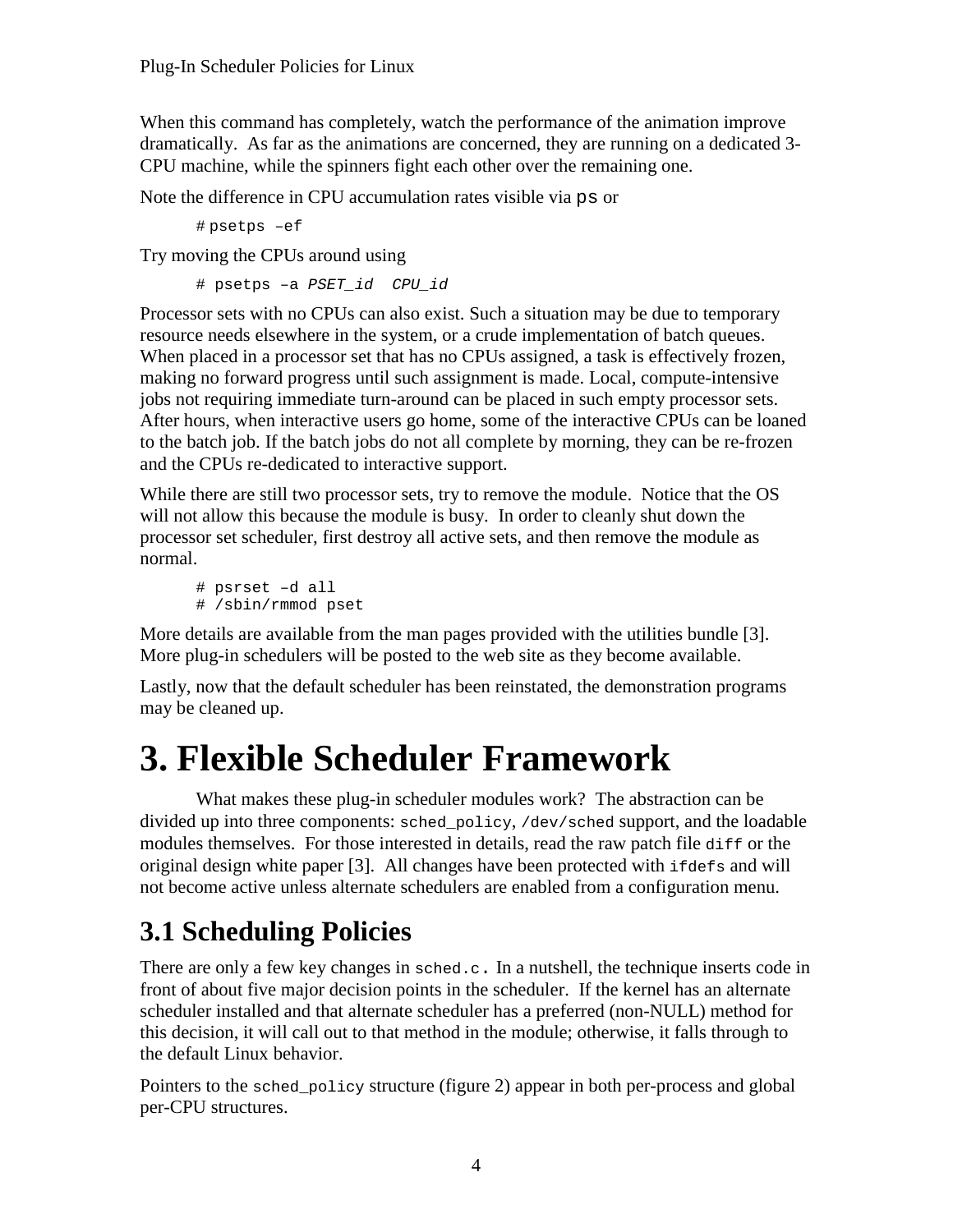| CLASS: sched policy<br>Variables: |
|-----------------------------------|
| sp runnable                       |
| sp private                        |
| Methods:                          |
| sp choose task                    |
| sp_preemptability                 |
| sp choose cpu<br>sp handle ticks  |

When processes enter or leave the global run queue, they increment or decrement the per-policy member count sp\_runnable.

Many other per-policy functions and variables are possible, but core Linux doesn't need to see them. Anything else can be implemented inside the opaque, per-policy, private data area sp\_private.

#### **Figure 2**

sp\_choose\_task is the most basic and necessary of the methods. It chooses the next process that will be run on this CPU. Note that the run queue lock must be held during the invocation and continue to be held upon return.

sp preemptability decides for a specific CPU how likely another job is to preempt the currently running job according to the rules of this policy. It is generally called in a loop for every CPU.

sp choose cpu contains the same core logic as sp preemptability, but decides the best CPU to preempt. This became necessary for Linux 2.4.0+ kernels because sp\_preemptability is no longer invoked for idle CPUs. If, as in the case of processor sets, a task may not run on just any idle CPU, a higher level abstraction is required. At most one of the pair of methods will ever get invoked.

sp\_handle\_ticks may be used to accumulate information every clock tick for the purpose of debugging, monitoring, or control decisions. The Fair Share Schedulers use this method to track how much usage groups get with respect to each other  $[10,11,12]$ .

## **3.2 /dev/sched Kernel Support**

The new file altpolicy.c provides support for the /dev/sched interface.

```
CLASS: scheduler device
Variables:
      array policy_of_cpu
      scheduler name
      file ops structure
Methods:
      default_read_method
      register_scheduler
      unregister_scheduler
```
This file holds the globals we rely on for the implementation, especially the file operations for this device. If there are no alternate schedulers loaded, a read operation invokes the default method, and an ioctl has no effect. However, when a module registers itself, it may provide replacement methods for read, ioctl, as well as a new name and policy array. At most one alternate policy may be registered at a time.

#### **Figure 3**

The unregister operation resets all globals and process pointers to their default values.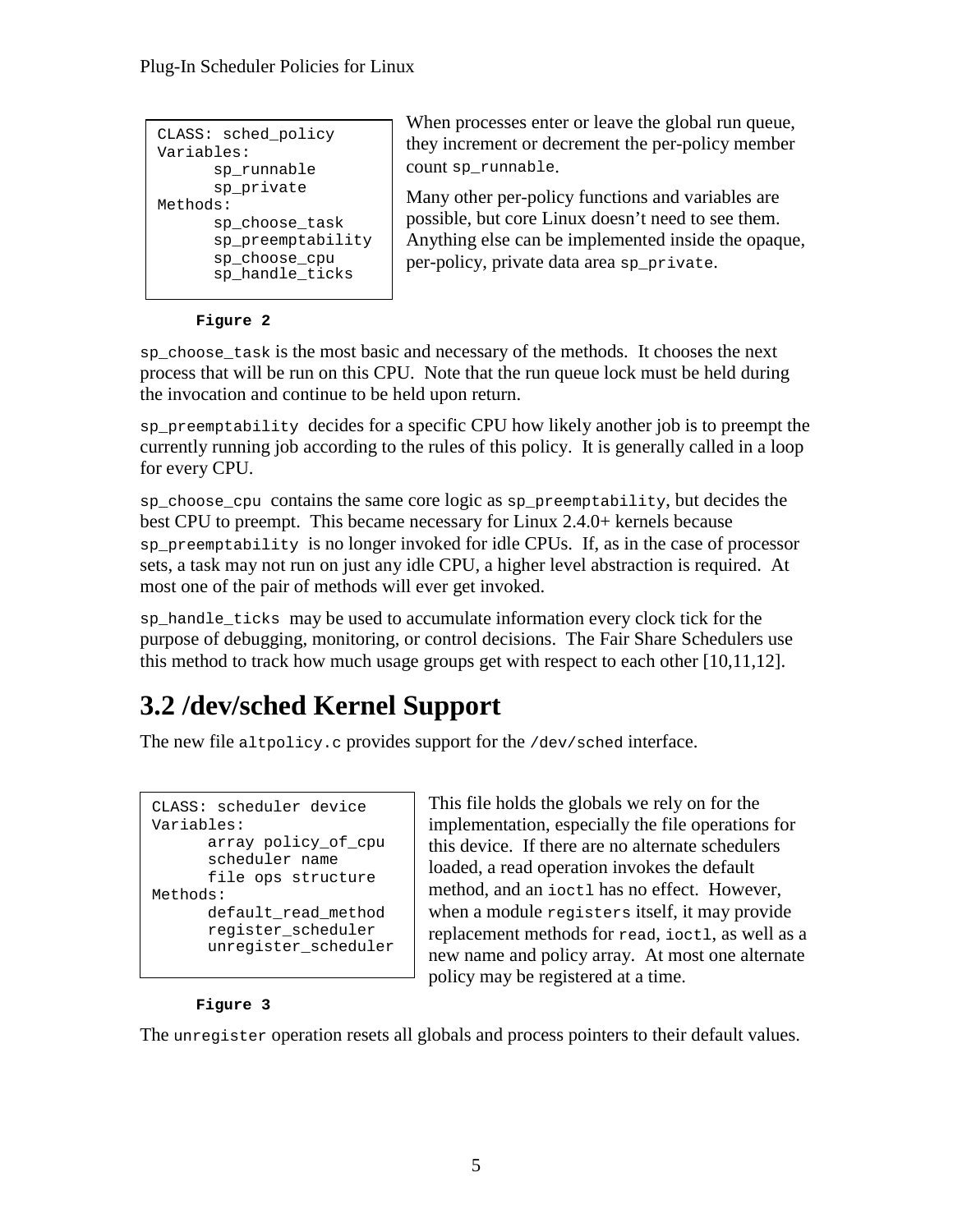## **3.3 Loadable Scheduler Modules**

The source code for the plug-ins themselves resides in the directory linux/drivers/sched. The convention is to provide a single C file, a single header file, and a single line in the Makefile for every new alternate scheduler.

```
CLASS: loadable sched
        module
Variables:
     busy semaphore
     module name
Methods:
      init_module
      cleanup_module
      choose_task
      preemptability*
      choose_cpu*
      handle_ticks*
      ioctl_func*
*optional
```
A unique module name, including version number is necessary when registering or unregistering the module.

The busy semaphore prevents unloading of the module while structures inside the kernel may still reference addresses inside the module, or possibly while in the middle of a critical operation.

init\_module is invoked upon install (insmod) of the module. It should first attempt to allocate space for internal data structures and register itself with the kernel. If either operation fails, the install should fail.

cleanup\_module should likewise invoke unregister.

#### **Figure 4**

The local functions for choose\_task, preemptability, choose\_cpu, and handle\_ticks are assigned to the corresponding sched\_policy functions. Any optional function with no local preference may be left NULL, and Linux default behavior will be used.

ioctl function is the interface between the user world and the private functions of this particular policy module. Any module expecting to control or modify the alternate scheduler behavior must currently receive instructions in this manner.

#### **Constant Time Scheduler**

The Constant Time scheduler requires no interaction, complicated CPU selection method, or statistic collection. Thus, most of its exported methods are NULL, and no busy semaphore is needed. Even the sp\_preemptibility function has been simplified to the difference between two counter fields. The Constant Time scheduler, like the default Linux scheduler is unified or universal, meaning that every process and CPU on the machine point to a single sched policy structure. There is also no private sched\_policy data. At 174 commented lines, this module is the shortest useful example available.

#### **Processor Set Scheduler**

By contrast, the Processor Set scheduler can have potentially unlimited instances of the same template, one for each set. Each copy has it own method pointers (same) and its own private data region (distinct). This replication requires additional methods for managing instances, which are accessed via ioctl. When defining the ioctl constants in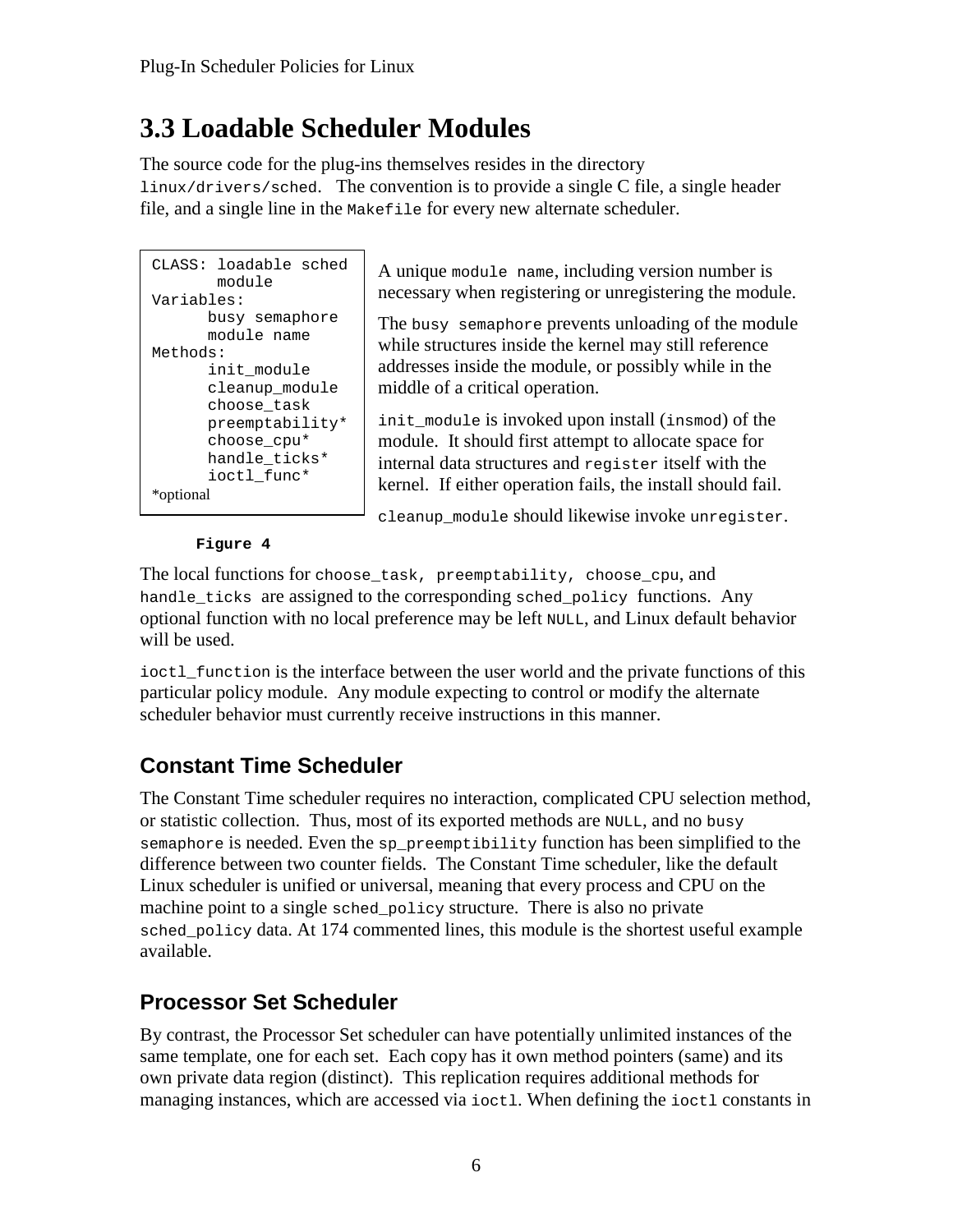the header file, a unique offset must be used for each potential scheduler on the machine. Why? Because a user application is not guaranteed from one system call to the next which scheduler is actually running. If each scheduler starts numbering at 1, applications attempting to control one scheduler flavor may get a successful return code, but totally incorrect results. Any number outside the reserved range for a scheduler module should return EINVAL.

| Private variables:<br>'nd                    |
|----------------------------------------------|
| spu count<br>non empty op                    |
| module methods:                              |
| create group<br>destroy group                |
| move_task_to_group<br>move cpu to group      |
| set_group_attributes<br>get_group_attributes |
| query group info                             |

The meaning of the private variables as well as the extra functions are described in detail in the white paper [3] and man pages.

Apart from the attribute based functions, which define individualized behavior in certain boundary conditions (like deleting a non-empty set), all of the methods mentioned would be a good base pattern for any multigroup scheduler. This includes the concept of a default group (0) where all processes and CPUs begin. The busy lock should remain on until only 0 remains.

**Figure 5**

All sched\_policy methods are defined except for sp\_handle\_ticks. This is because the tick information could be gleaned indirectly from per-CPU statistics.

# **4. Experiences Building New Schedulers**

## **4.1 What I Learned**

This project was just the first iteration of feature development. I hope that it evolves into a standard for plug-in scheduler policies. Already, other developers in the workload management and IA64 spaces are attempting to leverage this work to save effort.

What did I learn personally from this project? Linux as a development tool is tremendous. The fix and retry cycle on a loadable module is incredibly fast, much better than having to reboot every time. Having booted the same code both built-in and as a module, it is much simpler to write for a machine that is already up. Special cases for the idle/boot process can eat you alive and good luck finding out why it crashed. By contrast, debugging a module is easy. There are only one or two critical routines to go wrong. Most errors are non-fatal. If it core dumped, there was generally an obvious bug in my initialization of the private module data structures. A silent hang was inevitably due to a missing unlock, membership count being off, or fumbling the SCHED\_YIELD flag.

The sched bench benchmark developed for this project may not be the most sophisticated, but it was great to show me the performance impact of changing one line of code. I was able to use it to tune the prototypes to speeds indistinguishable from or better than the default (see Figure 6).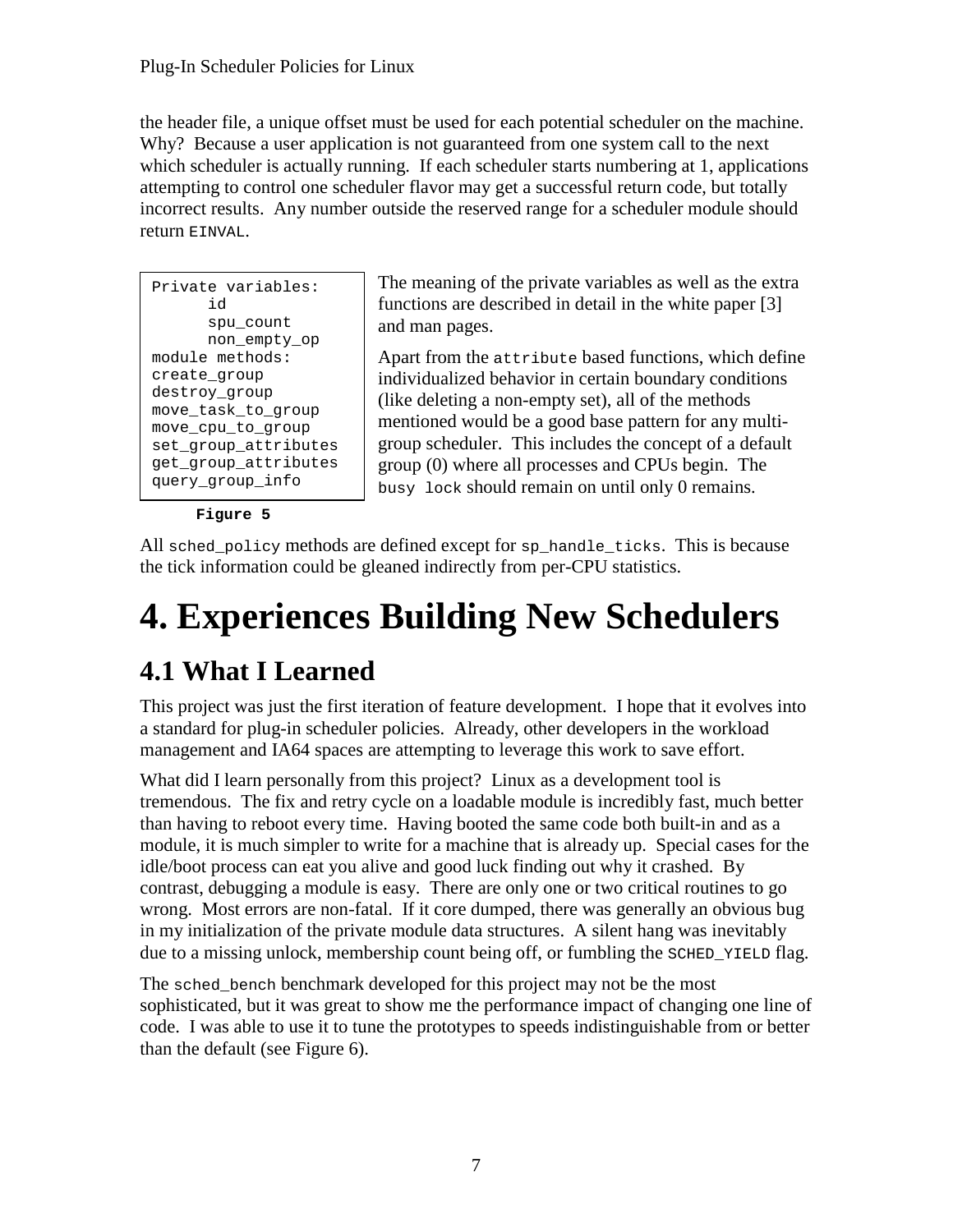

**Comparison vs. Linux 2\_4\_test9 sched\_bench 4 CPU Baseline**

**Number of Processes**

**Figure 6: sched\_bench results**

One important side note relates to the sched\_policy function call out pointers. If your scheduler changes states, it may be more efficient to write separate call out functions and switch them atomically at run time rather than stuff spaghetti logic into a single allpurpose function. A single extra line in the inner loop of the scheduler can have a huge impact on performance.

The entire development experience was so positive that I now use Linux to prototype new features for our product before running on other operating systems.

## **4.2 Recommendations**

I highly recommend that people who have written their own schedulers in the past, rewrite with this modular scheme. Even people in university OS courses can play with the internals with relatively low risk. In the development process, however, I do have some suggestions.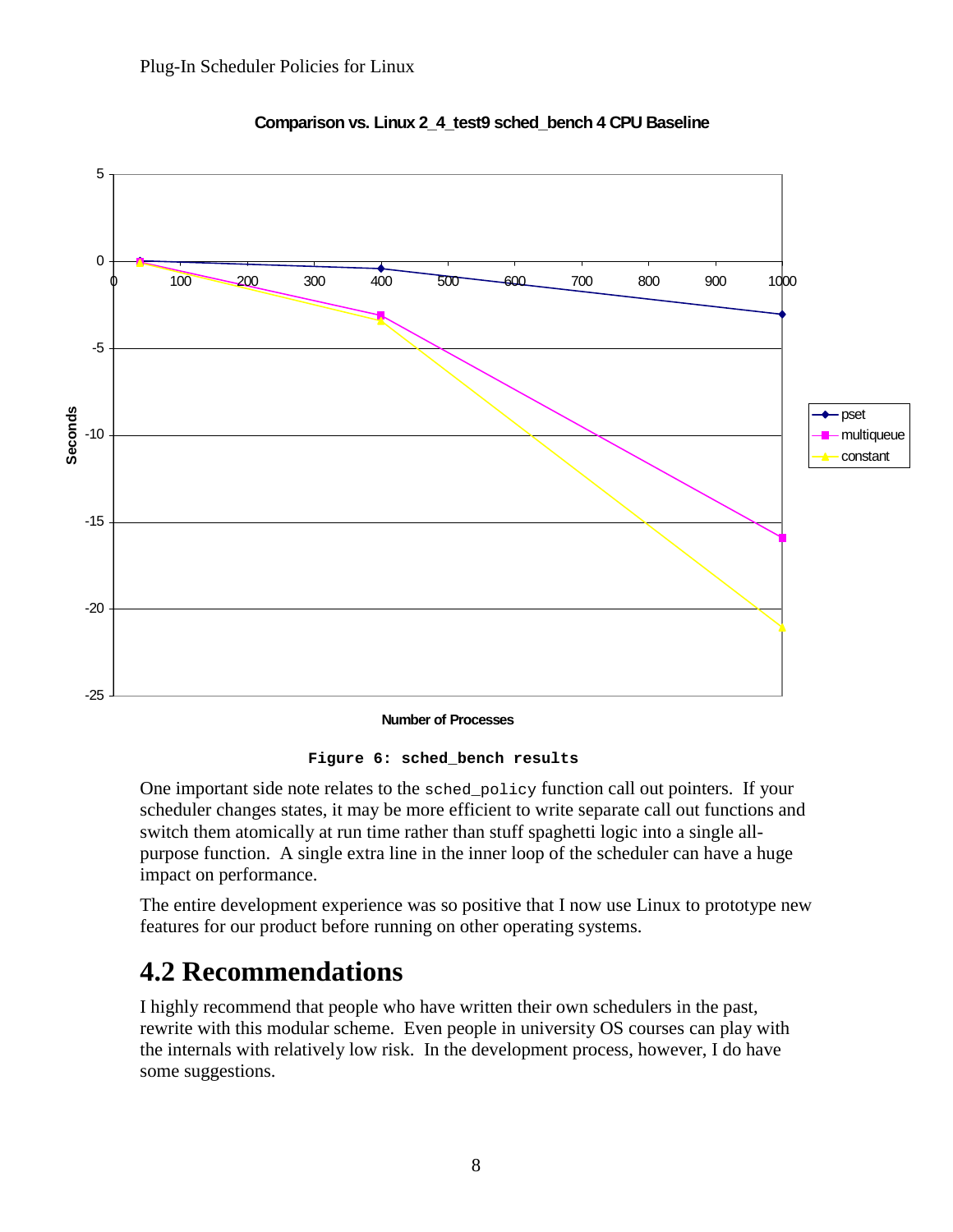- Don't reinvent the wheel. Start from a working pattern, and you can be testing in hours instead of days. Due to the sheer amount of plumbing that has to work together, if the module builds, installs, and runs on an idle system, the job is half finished.
- Run a simple 1s command. If the shell prompt comes back, congratulations.
- Write an exhaustive test for your ioctl interface. Remember, the module is root.
- Write an automated basic functionality test to make sure that the scheduler behaves as expected. This is especially important to make multi-platform and multi-OS-version testing consistent and painless.
- Run sched bench to see if it stays up under 1000 hungry processes.
- Compare results against the default scheduler and check for scalability issues.
- Run the bounce demo under loadas described in section 2. It's a great combinatorial/IO test.